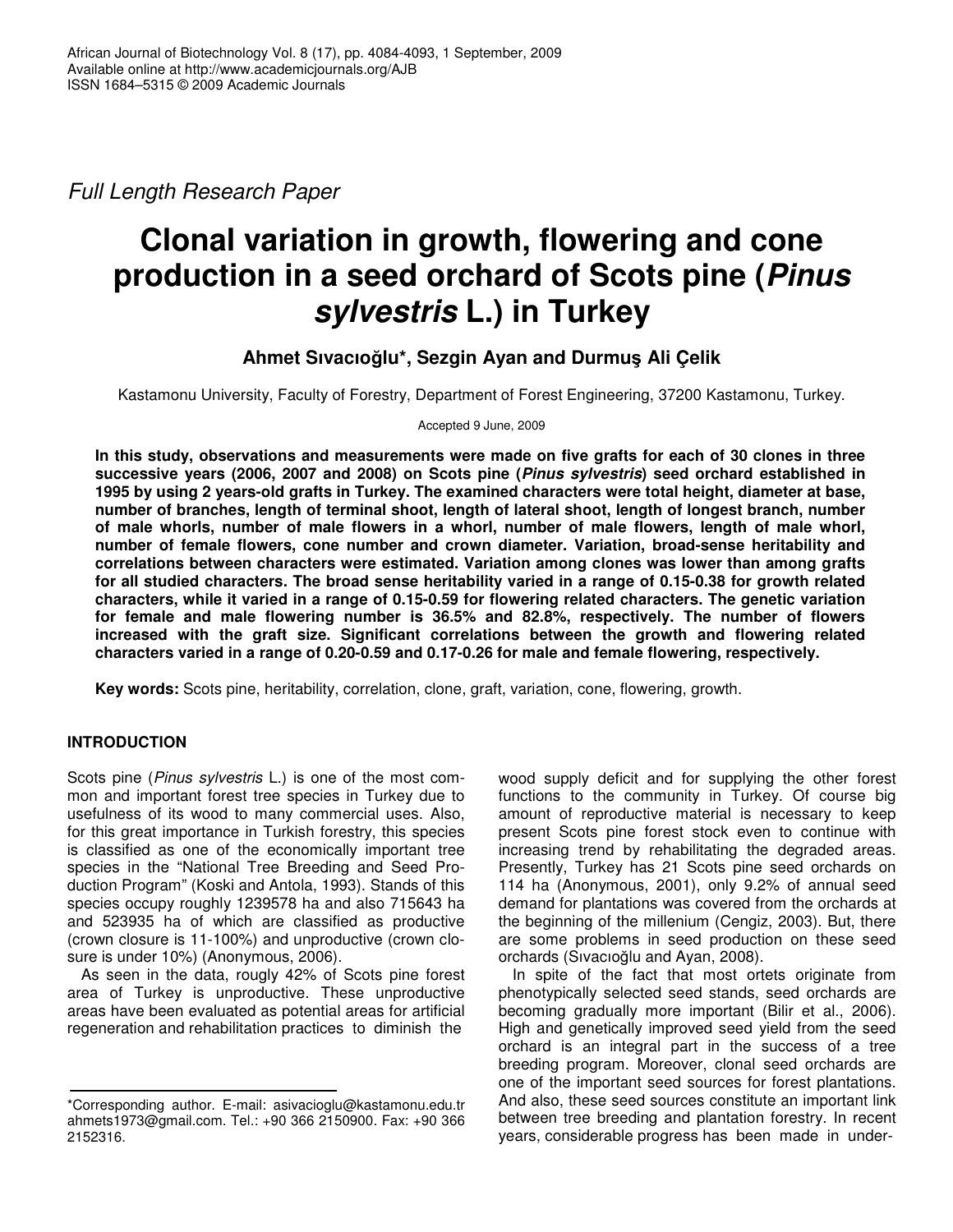standing the reproductive biology of conifers in seed orchards (Kang, 2001; Bilir et al., 2006). Differences in growth and other characters in seed orchards will affect the seed crop. The economy of seed orchards is dependent on a high seed production, which is convenient to collect.

Thus, it is important to get information of variation in reproductive characters. Production of seed and pollen and feasibility of cone collection, depend on the size and morphology of the tree. Thus, it is important to know how reproductive characters vary and relate to growth characters (Bilir et al., 2006).

In this study, variation in growth, flowering and cone related characters were investigated. Also, variation of broad-sense heritability and correlations were evaluated among the clones and grafts. These characters were evaluated for effective management of seed orchards of Scots pine in Turkey.

#### **MATERIALS AND METHODS**

This study was carried out in Tekçam clonal seed orchard, located at Taşköprü, Kastamonu (1160 m). The orchard was established by the Forest Tree Seeds and Tree breeding Research Directorate in 1995 and comprises 1987 grafts of 30 clones derived from intensively selected trees in Araç-Dereyayla seed stand which was pheno-typically selected from the natural stands. Grafts were 2 years-old at the time of establishment and were planted at a spacing of 6 x 6 m. Commercial cone harvesting from this orchard was started in the 2003 when the grafts were 10 years-old. So far, no artificial pruning has been conducted in the orchard. For this study, data related to 13 of characters were collected on five grafts, chosen randomly, from each of 30 clones.

The observations and measurements were made in 2006, 2007 and 2008. The characters related to male/female flowering were observed in May of each year whereas other traits were measured at the end of the growing season. The examined characters are total height (*HT*, cm), diameter at base (*DB*,cm), number of branches (*NB*), length of terminal shoot (*LTS*, cm), length of lateral shoot (*LLS ,*cm), length of longest branch (*LLB*, cm), number of male whorls (*NMW*), number of male flowers in a whorl (*NFW*), number of total male flowers (*NMF*), length of male whorl (*LW*, cm), total number of female flowers (*NFF*), total cone number (*NC*) and crown diameter (*DC*, cm).

Data of all characters for the each year and overall mean were subjected to one-way analysis of variance. Duncan test was used for determining homogenous groups. Variables were tested for normality and homogeneity of variances and logarithmic transformation for counting values were made. Differences were considered significant at *P* < 0.05 level. Year to year Pearson and Spearman correlation coefficients were used for examining the relationships between the years for the studied characters. Moreover, Pearson correlations among characters were calculated at the levels of individual grafts and clonal means.

Broad sense heritability values were estimated both individual tree basis  $(H_1)$  and clone mean basis  $(H_2)$  as the ratio of total genetic variance  $(\sigma^2$ c) to total phenotypic variance  $(\sigma^2$ <sub>C+</sub> $\sigma^2$ <sub>E</sub>) (Matziris, 1984) for the H<sub>1</sub> and to ( $\sigma$ <sup>2</sup><sub>C+</sub> $\sigma$ <sup>2</sup><sub>E/n</sub>) for H<sub>2</sub> (n = graft number). Cloning effect variance biases the heritability values, but the magnitude is negligible and can be ignored (Matziris, 1993). In this study, heritability components were estimated as  $\sigma^{\scriptscriptstyle 2}{}_{\scriptscriptstyle \rm E}$  = error mean square and  $\sigma^{\,2}_{\,\,\mathrm{c}}$  = (clone mean square-error mean square/ number of grafts per clone) (Wright, 1962). Variance components,

expressed as coefficient of variation among clones  $(CV_C)$  and within clone ( $CV_E$ ) were estimated as the ratio of 100  $\sigma$ <sub>c</sub> and 100  $\sigma$ <sub>E</sub> to arithmetic means (Bilir et al., 2006).

## **RESULTS AND DISCUSSION**

The analysis of variance showed that there were significant differences among clones at 0.001, 0.01 and 0.05 probability level in all studied characters for the studied years except for *LTS*, *NFF* and *N<sup>C</sup>* for some years (Table 1). Moreover, as to the overall mean of the years the mentioned characters was not showed significant difference (Table 2).

As seen on Tables 1 and 2, there were large differences among the characters for broad-sense heritability  $(H_1)$ and  $H_2$ ). As to the average, there was higher clonal variation (*CV<sub>C</sub>*) for  $N_{MW}$  (71.4%),  $N_{MF}$  (82.8%) and  $N_{FF}$  (36.5%) (Table 5). And, parallel to this,  $H_1$  becomes 0.53, 0.39 and 0.25 for *NMW* in 2006, 2007 and 2008, respectively. Also,  $H_1$  values for  $N_{MF}$  varied from 0.27 to 0.59 in studied years. Moreover,  $H_1$  values varied in a range of 0.18-0.19 for  $N_{FF}$ . H<sub>1</sub> ranged 0.15 ( $N_B$  in 2006, 2007;  $L_{LB}$  in 2007;  $N_{FW}$  in 2007) to 0.59 ( $N_{MF}$  in 2006) whereas H<sub>2</sub> ranged 0.46 (*NFW* in 2007) to 0.88 (*NMF* in 2006) (Table 1). The broad-sense heritability values of  $H_1$  exceeded 0.5 only for *NMW* (2006), *NFW* (2006) and *NMF* (2006). As to the average values, the  $H_1$  values never exceeded 0.5 (Table 2) and this reflects that the variation among grafts caused by environmental variation was always higher than that caused by the genetic variation in the studied orchard. In sight, there is uniform ecological condition in the studied orchard. But, because of micro-ecological differences, the environment was more important than genetics in the orchard.

The differences in broad-sense heritability among the characters in the orchard could be caused by differences among the plus trees selected in the establisment phase of the orchard from the seed stand. Heritability was generally low for flower production (0.27-0.59 for *NMF* and 0.18-0.19 for *NFF*) (Table 1). Also, heritability values vary among the years. Heritability differences among Scots pine seed orchards as to growth and number of strobili was presented by Bilir et al. (2006). Clonal repeatability (broad-sense heritability) was 0.26 for female and 0.18 for male flowers in other clonal seed orchard of Scots pine in Turkey as to 2001 data (Bilir, 2002).

Also, Nikkanen and Ruotsalainen (2000) mentioned that broad-sense heritability averaged 0.36 and 0.37 for female and male flowering in Norway spruce. For *Picea abies* broad-sense heritability values derived for cone-set varied from 0.29 to 0.57 was reported by Almqvist et al. (2001). Narrow-sense heritability of male strobilus production (0.64 and 0.39) was higher than that of female (0.42 and 0.13) in *Pinus contorta* for different years (Hannerz et al., 2001).

Growth characters appear to have limited genetic variation and low broad-sense heritability. As overall mean va-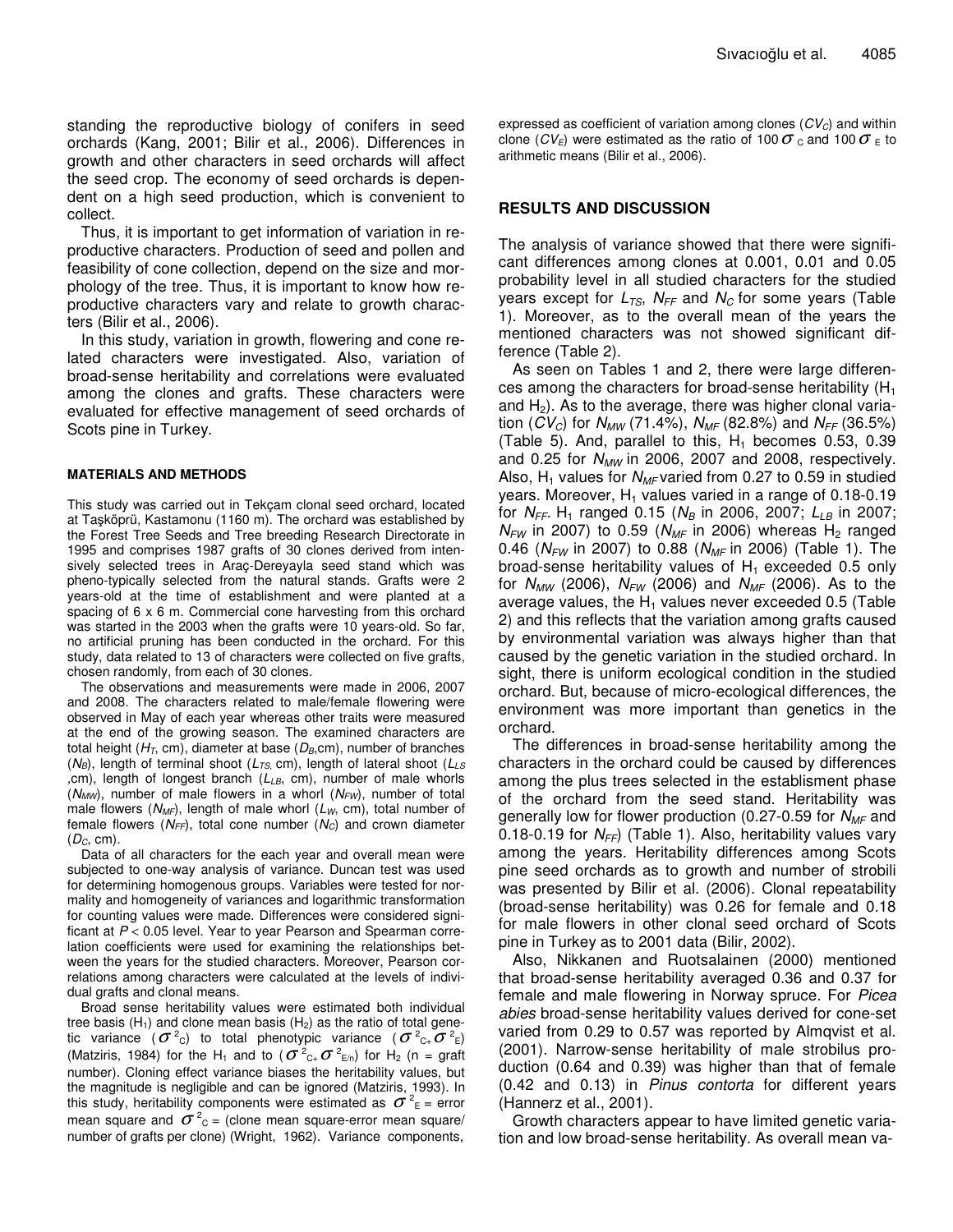|                     | Year |                             | <b>Mean squares</b>          | $\sigma^2$ c | $\sigma^2$ <sub>E</sub> | $H_1^2$ |                |
|---------------------|------|-----------------------------|------------------------------|--------------|-------------------------|---------|----------------|
| <b>Character</b>    |      | Between clones <sup>1</sup> | <b>Within clones (Error)</b> |              |                         |         | H <sub>2</sub> |
| $H_{\mathcal{T}}$   | 2006 | 4576.62***                  | 1873.93                      | 540.54       | 1873.93                 | 0.22    | 0.59           |
|                     | 2007 | 5313.98***                  | 2397.98                      | 583.20       | 2397.98                 | 0.20    | 0.55           |
|                     | 2008 | 5578.02**                   | 2904.05                      | 534.79       | 2904.05                 | 0.16    | 0.48           |
| $D_B$               | 2006 | $9.91***$                   | 4.13                         | 1.16         | 4.13                    | 0.22    | 0.58           |
|                     | 2007 | 10.48***                    | 4.22                         | 1.25         | 4.22                    | 0.23    | 0.60           |
|                     | 2008 | 11.83***                    | 4.95                         | 1.38         | 4.95                    | 0.22    | 0.58           |
| ${}^3N_B$           | 2006 | $0.0074**$                  | 0.0039                       | 0.00070      | 0.0039                  | 0.15    | 0.47           |
|                     | 2007 | $0.0058**$                  | 0.0031                       | 0.00054      | 0.0031                  | 0.15    | 0.47           |
|                     | 2008 | $0.0049**$                  | 0.0025                       | 0.00048      | 0.0025                  | 0.16    | 0.49           |
| $L_{TS}$            | 2006 | 176.73ns                    | 166.32                       |              |                         |         |                |
|                     | 2007 | 380.32ns                    | 468.1                        |              |                         |         |                |
|                     | 2008 | 298.70**                    | 155.78                       | 28.58        | 155.78                  | 0.16    | 0.48           |
| $L_{LS}$            | 2006 | 81.99***                    | 20.43                        | 12.31        | 20.43                   | 0.38    | 0.75           |
|                     | 2007 | 42.85***                    | 13.96                        | 5.78         | 13.96                   | 0.29    | 0.67           |
|                     | 2008 | 59.39***                    | 16.61                        | 8.56         | 16.61                   | 0.34    | 0.72           |
| LLB                 | 2006 | 3610.56**                   | 1883.11                      | 345.49       | 1883.11                 | 0.16    | 0.48           |
|                     | 2007 | 3796.11**                   | 1995.00                      | 360.22       | 1995.00                 | 0.15    | 0.47           |
|                     | 2008 | 4064.23**                   | 2066.79                      | 399.49       | 2066.79                 | 0.16    | 0.49           |
| $3N_{MW}$           | 2006 | $1.339***$                  | 0.199                        | 0.23         | 0.199                   | 0.53    | 0.85           |
|                     | 2007 | $0.801***$                  | 0.188                        | 0.12         | 0.188                   | 0.39    | 0.77           |
|                     | 2008 | $0.475***$                  | 0.179                        | 0.06         | 0.179                   | 0.25    | 0.62           |
| $3N_{FW}$           | 2006 | $0.224***$                  | 0.034                        | 0.0380       | 0.034                   | 0.53    | 0.85           |
|                     | 2007 | $0.041*$                    | 0.022                        | 0.0038       | 0.022                   | 0.15    | 0.46           |
|                     | 2008 | $0.032***$                  | 0.009                        | 0.0046       | 0.009                   | 0.34    | 0.72           |
| ${}^3N_{MF}$        | 2006 | $2.450***$                  | 0.299                        | 0.43         | 0.299                   | 0.59    | 0.88           |
|                     | 2007 | 1.078***                    | 0.290                        | 0.16         | 0.290                   | 0.35    | 0.73           |
|                     | 2008 | $0.686***$                  | 0.238                        | 0.09         | 0.238                   | 0.27    | 0.65           |
| $L_{W}$             | 2006 | $2.83***$                   | 0.93                         | 0.38         | 0.93                    | 0.29    | 0.67           |
|                     | 2007 | $2.78***$                   | 0.79                         | 0.40         | 0.79                    | 0.34    | 0.72           |
|                     | 2008 | $1.10**$                    | 0.55                         | 0.11         | 0.55                    | 0.17    | 0.50           |
| ${}^3N_{\text{FF}}$ | 2006 | $0.630**$                   | 0.288                        | 0.0684       | 0.288                   | 0.19    | 0.54           |
|                     | 2007 | 0.084ns                     | 0.136                        |              |                         |         |                |
|                     | 2008 | $0.273**$                   | 0.132                        | 0.0282       | 0.132                   | 0.18    | 0.52           |
| ${}^3N_C$           | 2006 | $0.300***$                  | 0.073                        | 0.0454       | 0.073                   | 0.38    | 0.76           |
|                     | 2007 | $0.738**$                   | 0.348                        | 0.0780       | 0.348                   | 0.18    | 0.53           |
|                     | 2008 | 0.155ns                     | 0.179                        |              |                         |         |                |
| $\bm{D_C}$          | 2006 | 8253.10***                  | 3163.56                      | 1017.91      | 3163.56                 | 0.24    | 0.62           |
|                     | 2007 | 8386.60***                  | 3363.82                      | 1004.56      | 3363.82                 | 0.23    | 0.60           |
|                     | 2008 | 8779.58***                  | 3435.25                      | 1068.87      | 3435.25                 | 0.24    | 0.61           |

**Table 1.** Analysis of variance, variance components and heritability estimates for studied characters for the studied years.

<sup>1</sup>\*\*\*, \*\*,\* Statistically significant of the 0.001, 0.01, 0.05 probability level, respectively; ns: non-significant <sup>2</sup>H<sub>1</sub> =  $\sigma$  <sup>2</sup><sub>C</sub>/  $\sigma$  <sup>2</sup><sub>C</sub> +  $\sigma$  <sup>2</sup><sub>E</sub>, H<sub>2</sub> =  $\sigma$  <sup>2</sup><sub>C</sub>/  $\sigma$  <sup>2</sup><sub>C</sub> +  $\sigma$  <sup>2</sup><sub>E/n</sub><br><sup>3</sup>As to the logoritmic transformed values.

lues, the H<sup>1</sup> values of growth characters such as, *HT*, *DB*, *NB*, *LTS*, *LLS*, *LLB* and *D<sup>C</sup>* ranged from 0.04 to 0.37. For the

same characters the  $H_2$  values varied in a range of 0.19-0.75. Also, as seen on Table 1,  $H_1$  values varied from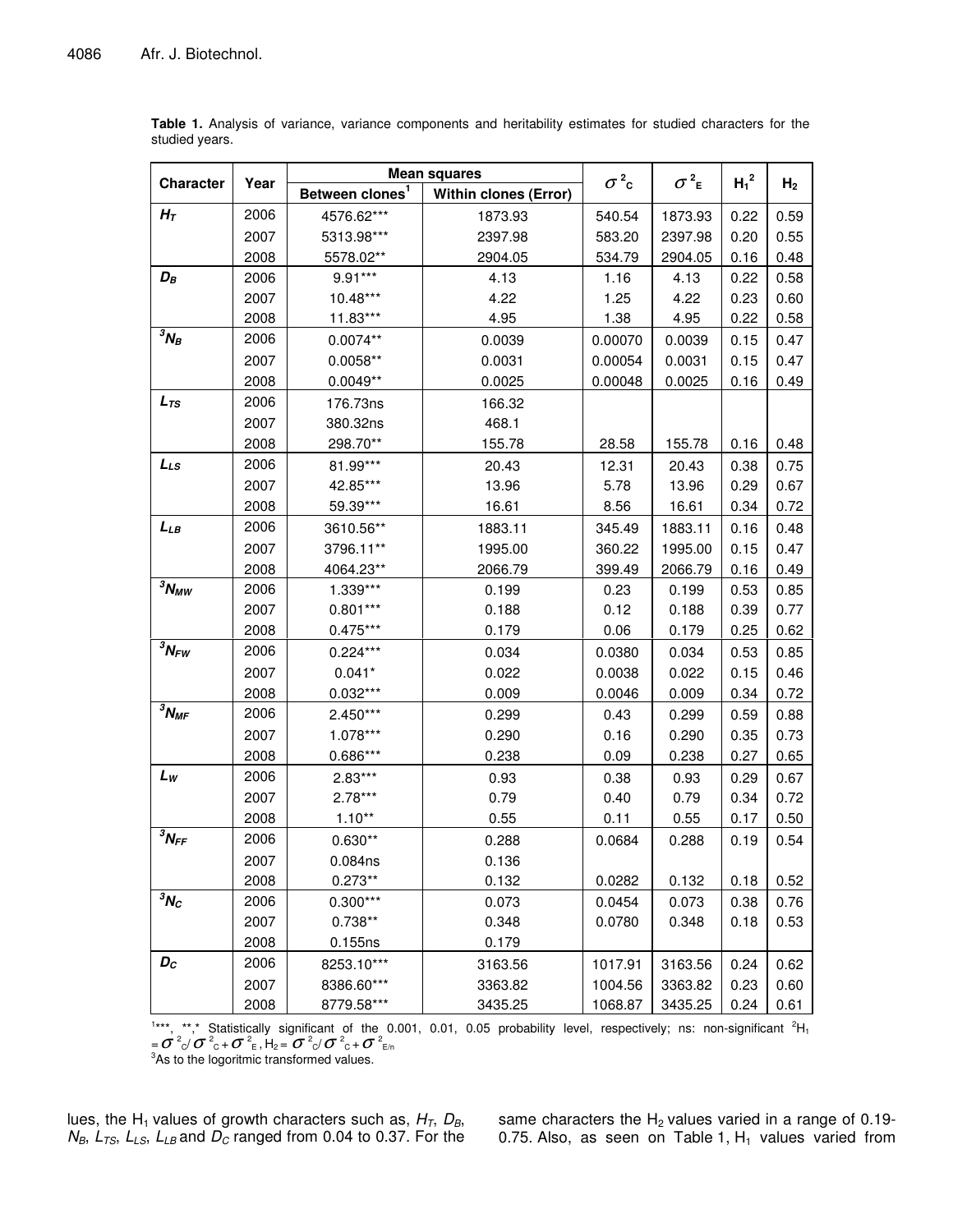|                  |                             | Mean squares <sup>4</sup>       |              |                         |         |                |
|------------------|-----------------------------|---------------------------------|--------------|-------------------------|---------|----------------|
| <b>Character</b> | Between <sup>1</sup> clones | <b>Within clones</b><br>(Error) | $\sigma^2$ c | $\sigma^2$ <sub>E</sub> | $H_1^2$ | H <sub>2</sub> |
| $H_T$            | 5074.73***                  | 2249                            | 565.15       | 2249                    | 0.20    | 0.56           |
| $D_B$            | $10.47***$                  | 4.22                            | 1.25         | 4.22                    | 0.23    | 0.60           |
| ${}^3N_B$        | 0.00586**                   | 0.003045                        | 0.0006       | 0.003045                | 0.16    | 0.48           |
| $L_{TS}$         | 124.62ns                    | 100.89                          | 4.75         | 100.89                  | 0.04    | 0.19           |
| $L_{LS}$         | 42.92***                    | 10.88                           | 6.41         | 10.88                   | 0.37    | 0.75           |
| $L_{LB}$         | 3793.36**                   | 1972.75                         | 364.12       | 1972.75                 | 0.16    | 0.48           |
| ${}^3N_{MW}$     | $0.597***$                  | 0.174                           | 0.0846       | 0.174                   | 0.33    | 0.71           |
| ${}^3N_{FW}$     | $0.0548***$                 | 0.0148                          | 0.0080       | 0.0148                  | 0.35    | 0.73           |
| ${}^3N_{MF}$     | $0.809***$                  | 0.242                           | 0.1134       | 0.242                   | 0.32    | 0.70           |
| $L_W$            | $1.78***$                   | 0.48                            | 0.26         | 0.48                    | 0.35    | 0.73           |
| ${}^3N$ FF       | 0.09 <sub>ns</sub>          | 0.102                           |              |                         |         |                |
| ${}^3N_C$        | 0.085ns                     | 0.082                           |              |                         |         |                |
| $D_{C}$          | 8352***                     | 3285.32                         | 1013.34      | 3285.32                 | 0.24    | 0.61           |

**Table 2.** Analysis of variance, variance components and heritability estimates for studied characters for overall mean of the years.

<sup>4</sup> The explanations of  $1, 2, 3$  are as in Table 1.

0.15 to 0.59 for flowering related characters while these values varied 0.32 to 0.35 as to the overall data (Table 2). In general, higher heritability was affirmed for the flowering related characters than growth related characters in the previous studies (Bilir et al., 2006). Despite the higher heritability for flowering than growth, limited genetic variation can be affirmed for flowering characters in the orchard. Therefore, it is doubtful to use graft characters that are desirable in a seed orchard when selecting orchard clones.

In this study, large within-clone variation is attracted attention. Meanwhile, there are large variation as to the flowering related characters among the grafts. Similarly, considerable difference was reported among the grafts by Varghese et al. (2006) in a clonal seed orchard of *Tectona grandis*. For this reason, to create desirable characters in seed orchard trees, there ought to be a large potential of management, which affects ''the environment'' (Bilir et al., 2006).

All clones combined, clones had a mean of 480 cm *H<sup>T</sup>* with range among the clones from 426 to 549 cm  $(SD<sub>C</sub> =$ 5.89 cm). As a result of Duncan test, the biggest *H<sup>T</sup>* values were determined for clone 17 (549 cm) and the lowest for clone 19 (426 cm). The  $D_B$  ranged from 13.45 cm (clone 25) to 18.87 cm (clone 27) while  $D_c$  ranged from 332.3 (clone 6) to 489.6 cm (clone 28). The *N<sup>B</sup>* ranged 32 (clone 5) to 42 (clone 3). The  $L_{TS}$  values ranged from 28 (clone 20) to 47 cm (clone 9) while *LLS* values ranged from 17.4 (clone 30) to 32.6 cm (clone 18). Moreover, the L<sub>LB</sub> values ranged 212.2 (clone 30) to 350.9 cm (clone 26) (Table 3).

The *NMW* values varied in 32 (clone 1)-824 (clone 27) interval among the clones and 2-1053 interval among the grafts. Also, the biggest *NFW* values were determined for clone 28 (47 number) and the lowest for clone 14 (16 number). The  $L_W$  varied from 1.29 (clone 14) to 3.99 cm (clone 28) among the clones. This value was estimated in a range of 1.23-2.07 cm for the natural populations of Scots pine (Boydak, 1977). The *NMF* ranged in 1163 (clone 1)  $-36691$  (clone 27) interval while  $N_{FF}$  ranged in 223 (clone 27)-833 (clone 29) interval. In addition, *N<sup>C</sup>* varied from 103 to 468 among the clones (Table 4).

Variation among the clones (*CVC*) and grafts (*CVE*) (within the clones) were compiled on Table 5. As seen on Table 5, there were considerable variation among the years for most characters. In general, variation among the grafts is higher than among the clones. The highest variation among the clones were observed in *NMF* (82.8 %), *NMW* (71.4 %) and *NFF* (36.5 %). As to the Table 5, per-hectare values of *NMW* are 17747, 82168, 118087 for the 2006, 2007 and 2008, respectively.

In addition, the per-hectare *N<sub>MF</sub>* vary; 559742, 3338593, 5291351 for the studied years (2006, 2007 and 2008), respectively. This means, pollen production will be increase together with male flower number. As for *NFF*, this character vary 33437, 234619 and 110027 number/ per hectare for the years (2006, 2007 and 2008). The variation of *NFF* as to the years reflect the effect of seedlot interval in the base stand. For that reason, *NFF* do not indicate a linear increase with the age as  $N_{MW}N_{FW}$  and *NMF* . Also, the *N<sup>C</sup>* vary 45661, 23289 and 160922 in the same years. Furthermore, the *NMF* /*NFF* ratio was calculated as 16.7, 14.2 and 48.1 for 2006, 2007 and 2008, respectively. The genetic variation, here expressed as *CVC*, was always lower (Table 5) than *CVE*. Genetic variation varied from 54.3 and 121.4 % for *NMF* among the clones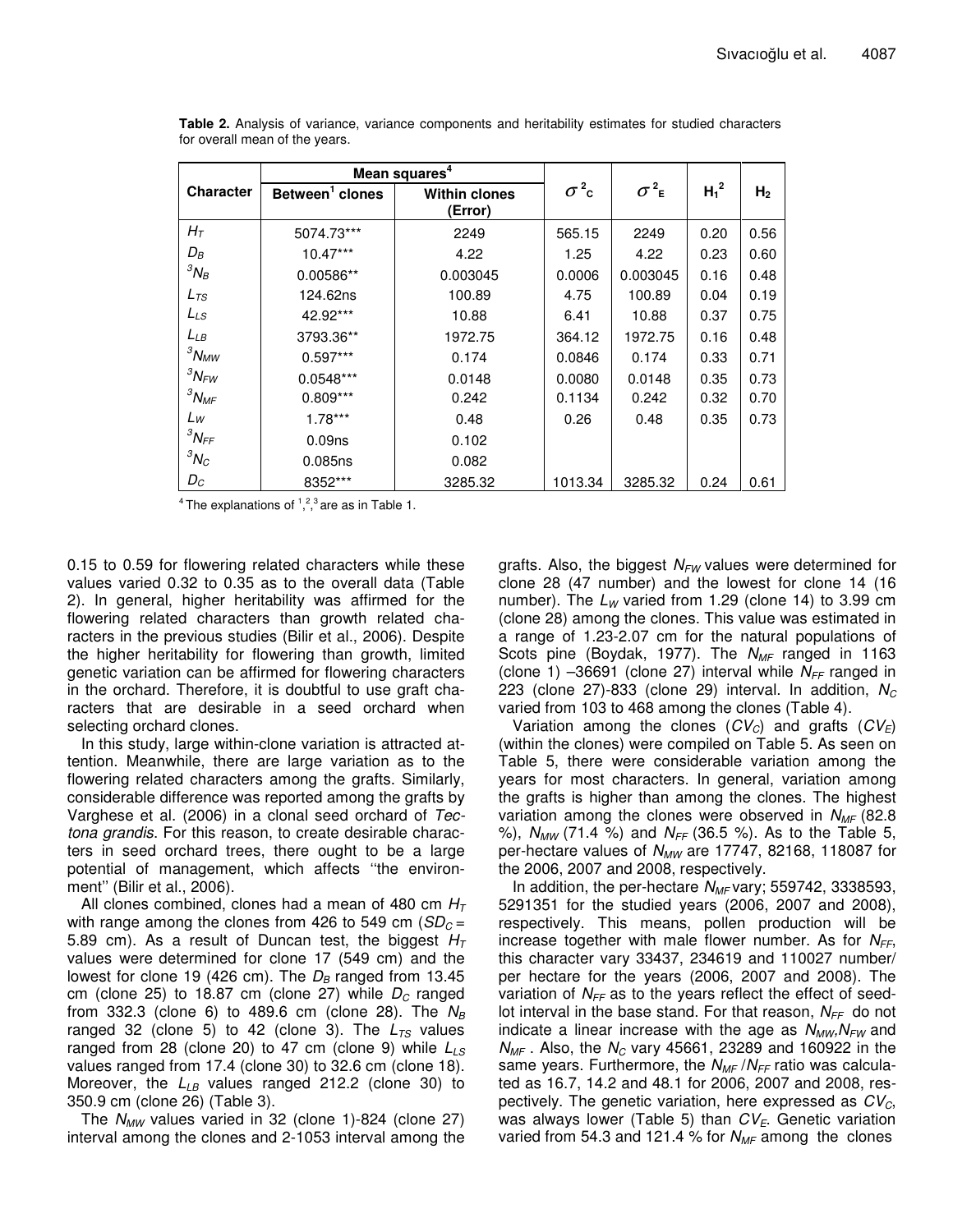| S/N                     |     | $H_T$        |       | $D_B$        |    | $N_B$ |    | $L_{TS}$ | $L_{LS}$ |         | LLB   |     | $D_C$ |        |
|-------------------------|-----|--------------|-------|--------------|----|-------|----|----------|----------|---------|-------|-----|-------|--------|
| 1                       | 480 | abcdef       | 15.02 | bcdef        | 39 | abcd  | 31 | bc       | 30.2     | ab      | 305.3 | abc | 418.9 | abcdef |
| 2                       | 491 | abcdef       | 13.54 | f            | 38 | abcde | 35 | abc      | 24.1     | cdefgh  | 282.2 | abc | 361.3 | def    |
| 3                       | 492 | abcdef       | 15.99 | abcdef       | 42 | a     | 42 | abc      | 24.1     | cdefgh  | 285.8 | abc | 411.1 | abcdef |
| $\overline{\mathbf{4}}$ | 467 | bcdef        | 17.67 | abc          | 36 | abcde | 33 | abc      | 25.4     | bcdefgh | 280.1 | bc  | 433.3 | abcde  |
| 5                       | 482 | abcdef       | 15.52 | bcdef        | 32 | e     | 38 | abc      | 27.1     | bcdefg  | 304.1 | abc | 430.4 | abcdef |
| 6                       | 536 | ab           | 14.51 | cdef         | 40 | abcd  | 38 | abc      | 23.9     | cdefgh  | 298.0 | abc | 332.3 | abcdef |
| 7                       | 440 | def          | 13.49 | f            | 34 | bcde  | 31 | bc       | 25.9     | bcdefgh | 246.8 | cd  | 354.5 | ef     |
| 8                       | 484 | abcdef       | 15.68 | bcdef        | 40 | abcd  | 38 | abc      | 27.1     | bcdefg  | 289.5 | abc | 429.3 | abcdef |
| 9                       | 466 | bcdef        | 15.35 | bcdef        | 39 | abcd  | 47 | a        | 28.9     | abc     | 279.5 | bc  | 479.5 | ab     |
| 10                      | 531 | abc          | 16.88 | abcde        | 33 | cde   | 40 | abc      | 24.3     | cdefgh  | 299.0 | abc | 471.8 | abc    |
| 11                      | 443 | def          | 15.13 | bcdef        | 39 | abcd  | 31 | bc       | 28.5     | abcd    | 293.9 | abc | 418.8 | abcdef |
| 12                      | 488 | abcdef       | 14.82 | cdef         | 37 | abcde | 40 | abc      | 26.3     | bcdefgh | 241.4 | cd  | 366.4 | def    |
| 13                      | 490 | abcdef       | 14.29 | def          | 36 | abcde | 34 | abc      | 27.4     | bcdef   | 253.1 | cd  | 378.7 | def    |
| 14                      | 434 | ef           | 13.92 | ef           | 37 | abcde | 30 | bc       | 27.8     | bcde    | 282.1 | abc | 393.6 | bcdef  |
| 15                      | 460 | cdef         | 13.59 | $\mathsf{f}$ | 39 | abcde | 32 | abc      | 23.3     | efgh    | 266.2 | cd  | 403.7 | abcdef |
| 16                      | 430 | $\mathsf{f}$ | 16.38 | abcdef       | 36 | abcde | 37 | abc      | 26.0     | bcdefgh | 285.3 | abc | 434.4 | abcde  |
| 17                      | 549 | a            | 16.31 | abcdef       | 40 | abc   | 46 | ab       | 21.7     | h       | 279.4 | bc  | 445.8 | abcd   |
| 18                      | 466 | bcdef        | 16.67 | abcdef       | 33 | cde   | 36 | abc      | 32.6     | a       | 298.9 | abc | 423.2 | abcdef |
| 19                      | 426 | $\mathsf{f}$ | 13.80 | ef           | 33 | cde   | 29 | C        | 22.5     | fgh     | 290.1 | abc | 364.3 | def    |
| 20                      | 481 | abcdef       | 15.39 | bcdef        | 33 | cde   | 28 | C        | 27.9     | abcde   | 296.2 | abc | 388.4 | cdef   |
| 21                      | 464 | bcdef        | 14.22 | ef           | 34 | cde   | 39 | abc      | 24.7     | cdefgh  | 272.6 | cd  | 374.8 | def    |
| 22                      | 442 | def          | 15.85 | abcdef       | 33 | de    | 30 | bc       | 22.1     | gh      | 276.9 | bcd | 396.9 | bcdef  |
| 23                      | 477 | abcdef       | 15.98 | abcdef       | 38 | abcde | 29 | C        | 24.3     | cdefgh  | 308.5 | abc | 376.5 | def    |
| 24                      | 475 | bcdef        | 18.07 | ab           | 37 | abcde | 38 | abc      | 26.3     | bcdefgh | 299.9 | abc | 380.6 | def    |
| 25                      | 469 | bcdef        | 13.45 | f            | 36 | abcde | 31 | bc       | 25.5     | bcdefgh | 283.6 | abc | 395.8 | bcdef  |
| 26                      | 521 | abc          | 17.43 | abcd         | 33 | cde   | 33 | abc      | 26.7     | bcdefgh | 350.9 | a   | 482.2 | ab     |
| 27                      | 531 | abc          | 18.87 | a            | 40 | abcd  | 34 | abc      | 28.9     | abc     | 344.9 | ab  | 478.2 | ab     |
| 28                      | 510 | abcd         | 16.69 | abcdef       | 34 | bcde  | 42 | abc      | 23.5     | defgh   | 248.1 | cd  | 489.6 | a      |
| 29                      | 508 | abcde        | 16.14 | abcdef       | 41 | ab    | 33 | abc      | 23.8     | cdefgh  | 290.7 | abc | 439.7 | abcde  |
| 30                      | 472 | bcdef        | 14.32 | def          | 36 | abcde | 37 | abc      | 17.4     |         | 212.2 | d   | 342.4 | f      |

Table 3. Clonal means of studied morphologic characters for average of the years.

and from 84.6 to 153.8 % among the grafts.

Also, genetic variation for  $N_{FF}$  varied from 15 to 48% among the clones and from 83.0 to 87.9% among the grafts. As for the growth characters, the less variation is noticeable such as, the  $CV_C$  ranging between 4.9 ( $H_T$ ) and 11.5% ( $L_{LS}$ );  $CV_E$  between 10.2 ( $H_T$ ) and 49.6% ( $L_{TS}$ )  $(Table 5)$ .

Variance among clones  $(CV_C)$  ) was rather low than within the clones  $(CV_E)$  (Table 5). The variation seemed higher for  $N_{MF}$  (range: 72.6-121.4%, mean: 82.8%) than for that of  $N_{FF}$  (range: 15.0-48.0%, mean: 36.5%) among the clones  $(CV_C)$ ; the difference seemed marginal among clones while it appeared considerable within clones. The heritability of  $N_{MF}$  seemed higher (range: 0.27-0.59) than that of  $N_{FF}$  (range: 0.18-0.19) (Table 1). Clonal seed orchard was established with plus trees phenotypically selected in a specific seed stand. That the genetic variation in the seed orchards only reflects genetic variation within a single stand could be one reason for genetic variation to be low, but genetic variation in forest trees is generally dominated by variation within stands (Bilir et al. 2006).

Similarly, only a few percent of the variation among stands was stated by El-Kassaby (1991). Turna (2003) estimated, based on isozymes studies in 11 Turkish Scots pine seed stand populations that 6% of the average gene diversity was among populations and the rest within. In the seed orchard, differences in gamete contribution to gene pool among clones could be genetic (Eriksson et al., 1973), environmental (Hedegart, 1976) and management of orchard (Zobel and Talbert, 1984). As the environmental variation seems larger for male  $(109\%$  as to the mean and 84.6-153.8% among the years) than female flowering (84.7% as to the mean and 83-87.9% among the years) (Table 5), increasing of polen production can be evaluated as a method for increasing seed production. Variable male and female flowering occurs among the years and many factors may be involved (Lindgren et al., 1977).

The Pearson correlation coefficients were relatively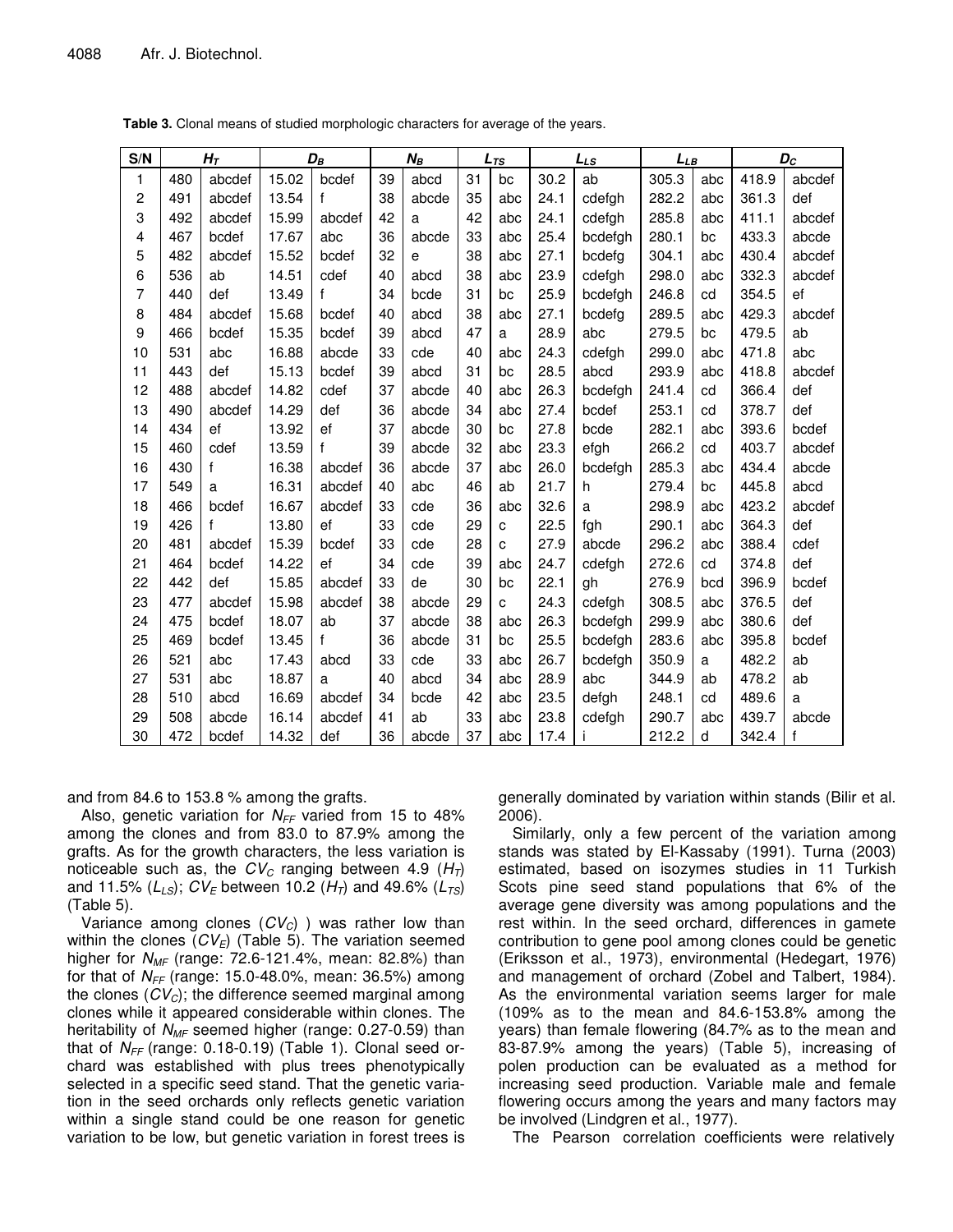| S/N            | <b>N<sub>MW</sub></b> |          |    | $N_{FW}$ |       | $N_{MF}$ | $L_W$ |       | $N_{FF}$ |     | $N_C$ |   |
|----------------|-----------------------|----------|----|----------|-------|----------|-------|-------|----------|-----|-------|---|
| 1              | 32                    |          | 22 | ghi      | 1163  | g        | 1.39  | fg    | 322      | bc  | 172   | a |
| 2              | 324                   | cdefgh   | 37 | abcde    | 14684 | bcdefg   | 2.82  | bc    | 225      | C   | 103   | a |
| 3              | 439                   | bcd      | 41 | ab       | 21970 | b        | 2.48  | bcde  | 743      | ab  | 286   | a |
| 4              | 374                   | bcdef    | 39 | abcd     | 17505 | bcd      | 3.32  | ab    | 765      | ab  | 450   | a |
| 5              | 230                   | defghij  | 29 | defgh    | 8624  | cdefg    | 2.64  | bcde  | 392      | abc | 246   | a |
| 6              | 230                   | defghij  | 29 | defgh    | 8394  | cdefg    | 2.46  | bcde  | 312      | bc  | 225   | a |
| $\overline{7}$ | 251                   | defghij  | 31 | bcdefgh  | 10157 | bcdefg   | 1.85  | cdefg | 547      | abc | 325   | a |
| 8              | 225                   | defghij  | 32 | bcdefgh  | 8709  | cdefg    | 2.17  | cdefg | 352      | abc | 258   | a |
| 9              | 326                   | cdefgh   | 32 | bcdefg   | 11967 | bcdefg   | 3.27  | ab    | 420      | abc | 302   | a |
| 10             | 400                   | bcde     | 38 | abcde    | 16637 | bcde     | 2.69  | bcde  | 402      | abc | 283   | a |
| 11             | 212                   | defghij  | 27 | efgh     | 7430  | cdefg    | 2.46  | bcde  | 405      | abc | 309   | a |
| 12             | 106                   | hij      | 29 | defgh    | 3944  | efg      | 1.94  | cdefg | 321      | bc  | 187   | a |
| 13             | 166                   | efghij   | 28 | efgh     | 6269  | defg     | 2.07  | cdefg | 358      | abc | 193   | a |
| 14             | 48                    | ij       | 16 |          | 1265  | g        | 1.29  | g     | 496      | abc | 304   | a |
| 15             | 130                   | fghij    | 25 | fghi     | 4776  | defg     | 2.16  | cdefg | 374      | abc | 240   | a |
| 16             | 296                   | cdefghi  | 39 | abcd     | 12868 | bcdefg   | 2.83  | bc    | 375      | abc | 250   | a |
| 17             | 513                   | bc       | 37 | abcde    | 20116 | bc       | 2.76  | bcd   | 526      | abc | 315   | a |
| 18             | 222                   | defghij  | 36 | bcde     | 10067 | bcdefg   | 2.86  | bс    | 404      | abc | 254   | a |
| 19             | 83                    | hij      | 24 | ghi      | 3022  | fg       | 1.89  | cdefg | 526      | abc | 378   | a |
| 20             | 142                   | fghij    | 28 | defgh    | 5282  | defg     | 2.56  | bcde  | 564      | abc | 247   | a |
| 21             | 128                   | fghij    | 27 | efgh     | 5481  | defg     | 1.83  | cdefg | 566      | abc | 280   | a |
| 22             | 365                   | cdefa    | 36 | bcdef    | 15188 | bcdef    | 2.33  | bcdef | 413      | abc | 231   | a |
| 23             | 193                   | defghij  | 28 | defgh    | 7040  | cdefg    | 1.67  | efg   | 337      | bc  | 289   | a |
| 24             | 219                   | defghij  | 21 | hi       | 5988  | defg     | 1.72  | defg  | 484      | abc | 415   | a |
| 25             | 123                   | ghij     | 27 | efgh     | 3969  | efg      | 1.86  | cdefg | 394      | abc | 265   | a |
| 26             | 186                   | efghij   | 35 | bcdef    | 7281  | cdefg    | 2.64  | bcde  | 317      | bc  | 255   | a |
| 27             | 824                   | a        | 40 | abc      | 36691 | a        | 2.74  | bcd   | 223      | C   | 105   | a |
| 28             | 594                   | b        | 47 | a        | 32845 | a        | 3.99  | a     | 526      | abc | 356   | a |
| 29             | 233                   | defghij  | 29 | defgh    | 10270 | bcdefg   | 1.92  | cdefg | 833      | a   | 328   | a |
| 30             | 276                   | cdefghij | 30 | cdefgh   | 12815 | bcdefg   | 2.35  | bcdef | 750      | ab  | 468   | a |

Table 4. Clone mean values of studied characters related to male and female flowering for overall mean of the years.

Table 5. Average; coefficients of variation among the clones ( $CV<sub>C</sub>$ %) and within the clones ( $CV<sub>E</sub>$ %) for the studied characters.

| <b>Character</b> | 2006        |        |        | 2007        |        |        | 2008        |        |        | Average     |        |        |
|------------------|-------------|--------|--------|-------------|--------|--------|-------------|--------|--------|-------------|--------|--------|
|                  | <b>Mean</b> | $CV_C$ | $CV_E$ | <b>Mean</b> | $CV_C$ | $CV_E$ | <b>Mean</b> | $CV_C$ | $CV_E$ | <b>Mean</b> | $CV_C$ | $CV_E$ |
| $H_T$            | 446.60      | 5.2    | 9.7    | 472.56      | 5.1    | 10.4   | 519.87      | 4.4    | 10.4   | 479.68      | 4.9    | 10.2   |
| $D_B$            | 14.18       | 7.6    | 14.3   | 15.46       | 7.2    | 13.3   | 16.88       | 6.9    | 13.2   | 15.51       | 7.2    | 13.6   |
| $N_B$            | 32.01       | 6.2    | 13.8   | 36.54       | 5.4    | 12.5   | 41.21       | 5.0    | 11.3   | 36.59       | 5.5    | 12.5   |
| $L_{TS}$         | 32.91       | 4.4    | 39.2   | 25.97       | 16.1   | 83.3   | 47.31       | 11.3   | 26.4   | 35.40       | 10.6   | 49.6   |
| $L_{LS}$         | 27.96       | 12.6   | 16.2   | 22.76       | 10.6   | 16.4   | 26.1        | 11.2   | 15.6   | 25.61       | 11.5   | 16.1   |
| LLB              | 260.88      | 7.1    | 16.6   | 283.64      | 6.7    | 15.7   | 309.75      | 6.5    | 14.7   | 284.76      | 6.8    | 15.7   |
| $N_{MW}$         | 64.30       | 101.3  | 112.6  | 297.71      | 50.3   | 71.3   | 427.85      | 62.5   | 65.1   | 263.29      | 71.4   | 83.0   |
| $N_{FW}$         | 20.55       | 38.2   | 32.6   | 34.17       | 14.1   | 37.8   | 39.28       | 15.8   | 21.0   | 31.33       | 22.7   | 30.5   |
| $N_{MF}$         | 2028.05     | 121.4  | 153.8  | 12096.35    | 54.3   | 88.7   | 19171.56    | 72.6   | 84.6   | 11098.65    | 82.8   | 109.0  |
| Lw               | 1.80        | 34.2   | 53.4   | 2.43        | 26.0   | 36.7   | 2.86        | 11.6   | 26.0   | 2.36        | 23.9   | 38.7   |
| $N_{FF}$         | 121.15      | 46.6   | 87.9   | 850.07      | 15.0   | 83.1   | 398.65      | 48.0   | 83.0   | 456.62      | 36.5   | 84.7   |
| $N_C$            | 165.44      | 33.3   | 51.6   | 84.38       | 46.5   | 96.1   | 583.05      | 7.4    | 90.0   | 277.62      | 29.1   | 79.2   |
| $D_C$            | 364.87      | 8.7    | 15.4   | 410.4       | 7.7    | 14.1   | 462.61      | 7.1    | 12.7   | 412.63      | 7.8    | 14.1   |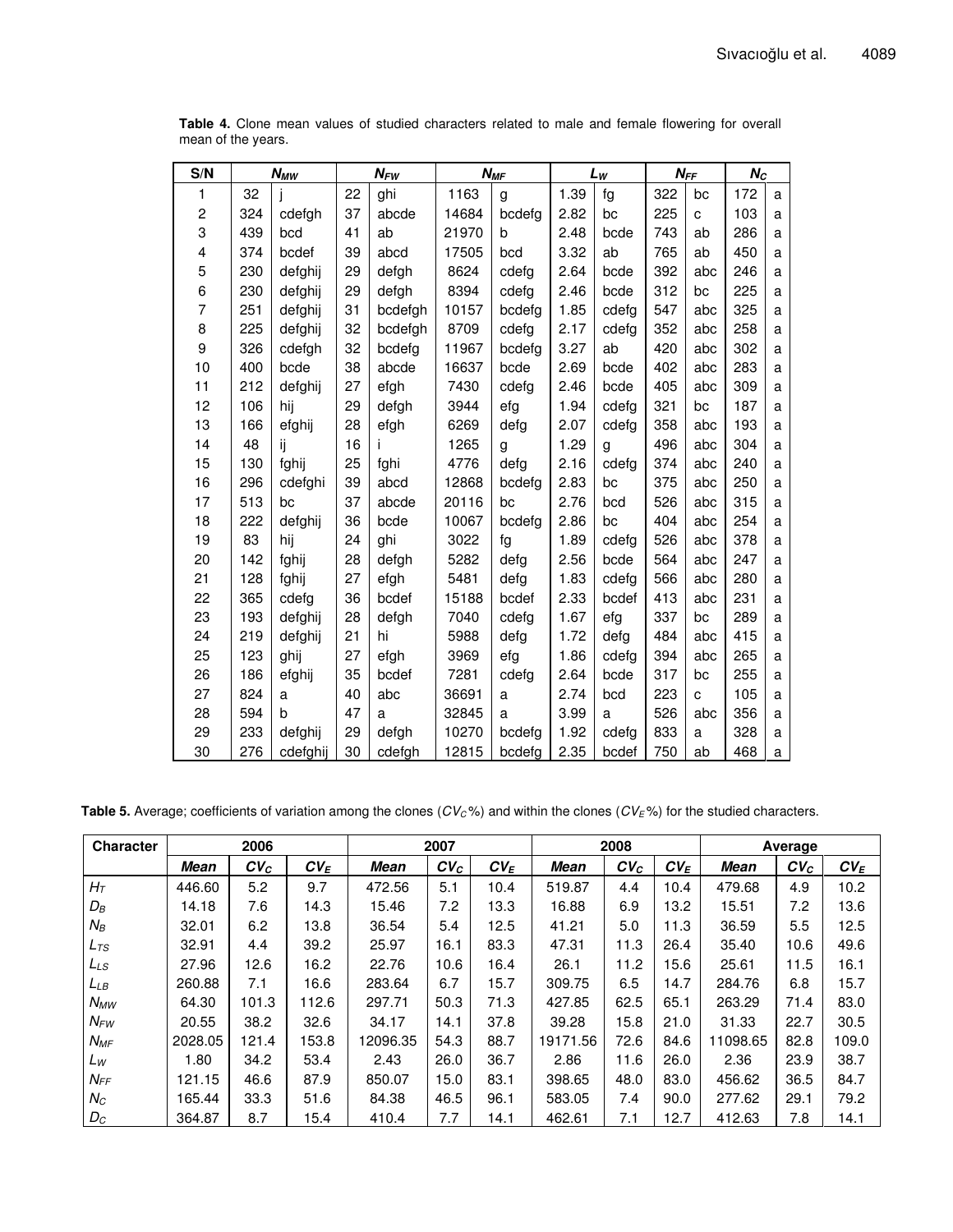|                 | $H_{\mathcal{T}}$    | $D_B$             | $L_{\mathcal{TS}}$   | LLs                      | $N_B$                    | LLB               | Dc                       | <b>N<sub>MW</sub></b> | $N_{FW}$           | Lw                | $N_{MF}$                 | $N_{FF}$          | $N_C$                |
|-----------------|----------------------|-------------------|----------------------|--------------------------|--------------------------|-------------------|--------------------------|-----------------------|--------------------|-------------------|--------------------------|-------------------|----------------------|
| $H_T$           |                      | $0.57^{\rm a}$    | $0.47^{\rm a}$       | $0.12^c$                 | 0.39 <sup>a</sup>        | $0.47^{\rm a}$    | 0.62 <sup>a</sup>        | $0.49^{a}$            | $0.43^{\text{a}}$  | 0.41 <sup>a</sup> | $0.45^{\text{a}}$        | $0.19^{b}$        | 0.13 <sup>c</sup>    |
| $D_B$           | $0.42^{b}$           |                   | $0.22^a$             | 0.26 <sup>a</sup>        | 0.29 <sup>a</sup>        | 0.59 <sup>a</sup> | 0.72 <sup>a</sup>        | 0.62 <sup>a</sup>     | 0.51 <sup>a</sup>  | 0.51 <sup>a</sup> | 0.56 <sup>a</sup>        | 0.26 <sup>a</sup> | $0.25^{\text{a}}$    |
| L <sub>TS</sub> | $0.45^{b}$           | 0.23 <sup>c</sup> |                      | $0.12^{\circ}$           | 0.11 <sup>c</sup>        | 0.06 <sup>c</sup> | 0.25 <sup>a</sup>        | 0.23 <sup>a</sup>     | $0.19^{b}$         | 0.28 <sup>a</sup> | $0.20^{b}$               | $-0.03c$          | $-0.02^{\circ}$      |
| LLs             | $-0.10^{\circ}$      | $0.22^{\circ}$    | $-0.09c$             | $\overline{\phantom{a}}$ | 0.04 <sup>c</sup>        | 0.41 <sup>a</sup> | 0.30 <sup>a</sup>        | $-0.001^{\circ}$      | 0.003 <sup>c</sup> | 0.13 <sup>c</sup> | $0.011$ $\degree$        | $-0.06^{\circ}$   | $-0.11$ <sup>c</sup> |
| $N_B$           | 0.29 <sup>c</sup>    | 0.05 <sup>c</sup> | $0.23^{\circ}$       | $-0.003^{\circ}$         | $\overline{\phantom{a}}$ | 0.13 <sup>c</sup> | 0.23 <sup>a</sup>        | 0.26 <sup>a</sup>     | 0.09 <sup>c</sup>  | 0.09 <sup>c</sup> | $0.21^{b}$               | 0.09 <sup>c</sup> | $-0.02^{\circ}$      |
| LLB             | 0.29 <sup>c</sup>    | $0.53^{a}$        | $-0.20$ <sup>c</sup> | $0.48^{a}$               | 0.07 <sup>c</sup>        |                   | 0.63 <sup>a</sup>        | 0.31 <sup>a</sup>     | 0.30 <sup>a</sup>  | 0.30 <sup>a</sup> | 0.31 <sup>a</sup>        | 0.02 <sup>c</sup> | 0.04 <sup>c</sup>    |
| $D_{C}$         | $0.35^{\circ}$       | 0.66 <sup>a</sup> | $0.35^{\circ}$       | $0.31$ <sup>c</sup>      | 0.03 <sup>c</sup>        | $0.44^{b}$        | $\overline{\phantom{a}}$ | 0.61 <sup>a</sup>     | 0.55 <sup>a</sup>  | 0.60 <sup>a</sup> | $0.59^{a}$               | $0.17^{b}$        | $0.18^{b}$           |
| $N_{MW}$        | $0.50^{\text{a}}$    | 0.61 <sup>a</sup> | $0.42^{b}$           | $-0.15^{\circ}$          | 0.19 <sup>c</sup>        | 0.13 <sup>c</sup> | 0.53 <sup>a</sup>        |                       | $0.73^{a}$         | 0.66 <sup>a</sup> | 0.96 <sup>a</sup>        | 0.14 <sup>c</sup> | 0.10 <sup>c</sup>    |
| $N_{FW}$        | $0.40^{b}$           | 0.51 <sup>a</sup> | $0.43^{b}$           | $-0.12^c$                | $-0.03c$                 | 0.04 <sup>c</sup> | $0.54^{a}$               | 0.81 <sup>a</sup>     |                    | 0.80 <sup>a</sup> | $0.78^{a}$               | $0.17^{b}$        | $0.11^{\circ}$       |
| Lw              | $0.32^{\circ}$       | $0.44^{b}$        | $0.49^\mathrm{a}$    | $-0.03c$                 | $-0.12^c$                | $0.00^\mathrm{c}$ | 0.57 <sup>a</sup>        | 0.67 <sup>a</sup>     | 0.83 <sup>a</sup>  |                   | 0.70 <sup>a</sup>        | 0.08 <sup>c</sup> | 0.09 <sup>c</sup>    |
| $N_{MF}$        | $0.47^{\text{a}}$    | $0.57^{\rm a}$    | $0.40^{b}$           | $-0.17^{\circ}$          | $0.15^{\circ}$           | 0.06 <sup>c</sup> | 0.53 <sup>a</sup>        | 0.98 <sup>a</sup>     | $0.84^{a}$         | $0.70^{a}$        | $\overline{\phantom{a}}$ | $0.12^c$          | 0.07 <sup>c</sup>    |
| $N_{FF}$        | $-0.13^c$            | 0.03 <sup>c</sup> | $0.05^{\circ}$       | $-0.41^{b}$              | 0.01 <sup>c</sup>        | $-0.39b$          | $-0.06^{\circ}$          | 0.03 <sup>c</sup>     | 0.04 <sup>c</sup>  | $0.04^\circ$      | 0.09 <sup>c</sup>        |                   | $0.17^{b}$           |
| $N_C$           | $-0.25$ <sup>c</sup> | 0.10 <sup>c</sup> | 0.06 <sup>c</sup>    | $-0.42^{b}$              | $-0.15^{\circ}$          | $-0.36^{\circ}$   | $-0.05^{\circ}$          | $-0.06^{\circ}$       | $-0.09^{\circ}$    | 0.07 <sup>c</sup> | $-0.04^{\circ}$          | $0.75^{\text{a}}$ |                      |

Table 6. Pearson correlation coefficients among the grafts (below diagonal) and clones (above diagonal) as to the overall mean of the studied years.

<sup>a</sup>, <sup>b</sup> Statistically significant at 0.01, 0.05 probability level, respectively. CNon-significant.



**Figure 1.** The relation between number of male flower  $(N_{MF})$ , female flower  $(N_{FF})$  and diameter at base  $(D_B, cm)$  for the studied years.

high  $(0.22-0.72$  among the clones and  $0.03-0.66$  among the grafts) for diameter at base  $(D_B)$ .  $D_B$  proves a positive and significant correlation with generative characters as  $N_{MW}$ ,  $N_{FW}$ ,  $N_{MF}$  (Table 6). Also, coefficients for  $H_T$  ranged from 0.12 to 0.62 among the clones.  $N_{MF}$  has higher correlation with  $N_{MW}$ ,  $N_{FW}$  and  $L_W$  as expected. Also,  $N_{MF}$  has higher correlation with  $D_B$  (0.56) and  $D_C$  (0.59) and  $H_T$ (0.45).  $N_{FF}$  has significant correlation with  $H_T$  (0.19),  $D_B$ (0.26),  $D_c$  (0.17) and  $N_{FW}$  (0.17).  $D_B$  is easy to measure, it is the most established measure of tree size and it is not much affected by pruning. And thus  $D_B$  seems a logical choice for measurement of graft size together with diameter at breast height (Bilir et al., 2006).

The  $N_{FF}$  and  $N_{MF}$  had a correlation that was positive but not significant, both for individual grafts and for clonal averages (Table 6). Correlations between growth characters and N<sub>FF</sub>, N<sub>MF</sub> varied. For clonal averages most cor-

relations were positive, but few of them were significant. For grafts, almost all growth characters were significantly positive correlated to  $N_{FF}$  and  $N_{MF}$  (Table 6). The number of branches was positively correlated with the  $N_{MF}$  and  $N_{MW}$  (Table 6). The  $N_{FF}$  and  $N_{MF}$  increased with the size  $(D_B$  and  $D_C$ ) of the grafts (Figure 1). Clonal means are the average of five grafts and this is subject to sampling error; we did not adjust for that when discussing relationships among characters, thus genetic correlations would be expected to be higher than reported in Table 6.

Year to year (2006, 2007, 2008) correlation coefficients on studied characters were presented in Table 7. Generally, there is conformity between Pearson and Spearman coefficients for the characters. There are statistically significant correlations in all characters between the years examined, except for  $L_{TS}$  (2006-2007 and 2007-2008), and  $N_c$  (2006-2008). The correlations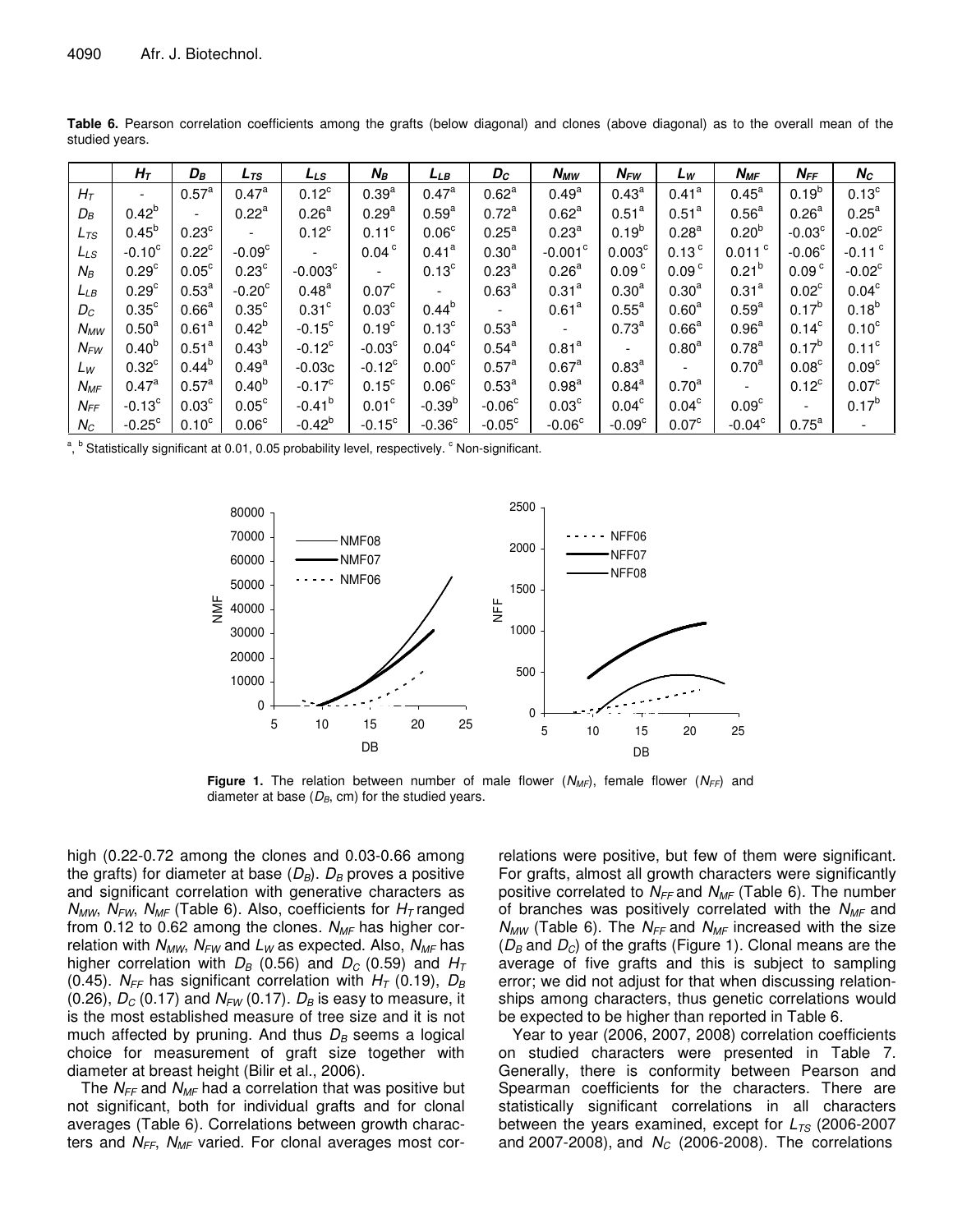| <b>Character</b> |                    | 2006-2007         |                    | 2007-2008         |                    | 2006-2008          |
|------------------|--------------------|-------------------|--------------------|-------------------|--------------------|--------------------|
|                  | Pearson            | <b>Spearman</b>   | Pearson            | <b>Spearman</b>   | Pearson            | Spearman           |
| $H_T$            | $0.92^{\text{a}}$  | 0.93 <sup>a</sup> | 0.97 <sup>a</sup>  | 0.97 <sup>a</sup> | 0.90 <sup>a</sup>  | 0.90 <sup>a</sup>  |
| $D_B$            | 0.97 <sup>a</sup>  | 0.98 <sup>a</sup> | 0.97 <sup>a</sup>  | 0.97 <sup>a</sup> | 0.89 <sup>a</sup>  | 0.90 <sup>a</sup>  |
| $N_B$            | 0.99 <sup>a</sup>  | 0.99 <sup>a</sup> | 0.99 <sup>a</sup>  | 0.99 <sup>a</sup> | 0.98 <sup>a</sup>  | 0.97 <sup>a</sup>  |
| $L_{TS}$         | 0.05 <sup>ns</sup> | $-0.002^{ns}$     | 0.05 <sup>ns</sup> | $-0.08ns$         | 0.26 <sup>a</sup>  | 0.26 <sup>a</sup>  |
| $L_{LS}$         | 0.56 <sup>a</sup>  | $0.55^{\text{a}}$ | 0.64 <sup>a</sup>  | 0.64 <sup>a</sup> | 0.36 <sup>a</sup>  | 0.31 <sup>a</sup>  |
| $L_{LB}$         | 0.99 <sup>a</sup>  | 0.99 <sup>a</sup> | 0.99 <sup>a</sup>  | 0.99 <sup>a</sup> | 0.98 <sup>a</sup>  | 0.97 <sup>a</sup>  |
| $N_{MW}$         | 0.64 <sup>a</sup>  | 0.72 <sup>a</sup> | 0.69 <sup>a</sup>  | 0.80 <sup>a</sup> | 0.61 <sup>a</sup>  | 0.69 <sup>a</sup>  |
| $N_{FW}$         | 0.44 <sup>a</sup>  | 0.48 <sup>a</sup> | 0.46 <sup>a</sup>  | 0.49 <sup>a</sup> | 0.52 <sup>a</sup>  | 0.46 <sup>a</sup>  |
| $N_{MF}$         | 0.63 <sup>a</sup>  | 0.69 <sup>a</sup> | 0.66 <sup>a</sup>  | 0.78 <sup>a</sup> | 0.67 <sup>a</sup>  | 0.67 <sup>a</sup>  |
| Lw               | 0.55 <sup>a</sup>  | 0.58 <sup>a</sup> | 0.69 <sup>a</sup>  | 0.67 <sup>a</sup> | 0.47 <sup>a</sup>  | 0.45 <sup>a</sup>  |
| $N_{FF}$         | 0.25 <sup>a</sup>  | 0.24 <sup>a</sup> | 0.33 <sup>a</sup>  | 0.47 <sup>a</sup> | 0.38 <sup>a</sup>  | 0.36 <sup>a</sup>  |
| $N_C$            | 0.33 <sup>a</sup>  | 0.39 <sup>a</sup> | $0.16^{b}$         | 0.20 <sup>a</sup> | 0.04 <sup>ns</sup> | 0.05 <sup>ns</sup> |
| $D_C$            | 0.99 <sup>a</sup>  | 0.99 <sup>a</sup> | 0.99 <sup>a</sup>  | 0.98 <sup>a</sup> | 0.97 <sup>a</sup>  | 0.95 <sup>a</sup>  |

Table 7. Year to year Pearson and Spearman correlation coefficients in studied characters.

Correlation is significant at the 0.01 and 0.05 level (2-tailed), respectively; ns: non significant.



Figure 2. The relation between number of male flower ( $N_{MF}$ ), female flower ( $N_{FF}$ ) and crown diameter ( $Dc$ , cm) for the studied years.

varied from 0.05 to 0.99 for growth related characters whereas they varied 0.24 to 0.99 for flowering related characters. It is interesting that the year to year correlation coefficients for the  $N_{MF}$  were quite strong (r = 0.63-0.78) indicating that there are clones which consistently produce male whorls with high number of male flowers (Table 7). On the contrary, the correlation coefficients for the  $N_{FF}$  were quite low between the years.

Figures 1 and 2 illustrate relationships of male-female flower number and diameter at base and crown diameter. The graphs were obtained by fitting second-degree polynomials for individual graft values. As seen on Figure 1, the number of male and female flowers increases with increasing base (above the grafting point) stem diameter. But this increase more and more remarkable for male flower ( $N_{MF}$ ) than female ones ( $N_{FF}$ ). The  $N_{FF}$  approaches a maximum, beyond which an increase in base diameter does not produce more female flowers (Figure 1).

When considering crown diameter  $(D<sub>c</sub>)$ ; as seen on Figure 2, the number of male flowers notably increases with increasing  $D_c$ . The  $N_{FF}$  approaches a maximum, beyond which an increase in crown diameter does not produce more female flowers (Figure 2).

Flower production increases with size of grafts (Figures 1 and 2), thus thinning out grafts with slow growth would probably, in the same time as improving the growth of the seed orchard trees, also increase seed production and internal pollination (Bilir et al., 2006). On the clonal base, positive significant correlation was determined between  $N_{MF}$  and most of the growth characters as  $H_T$  (r = 0.45),  $D_B$  (r = 0.56),  $L_{TS}$  (r = 0.20),  $N_B$  (r = 0.21),  $L_{LB}$  (r = 0.31),  $D_C$  (r = 0.59) except for  $L_{LS}$  (Table 6). In addition, for  $N_{FF}$ , positive significant correlation was determined only between  $H_T$  (r = 0.19),  $D_B$  (r = 0.26) and  $D_C$  (r = 0.17). Fries (1994) found for P. contorta a positive correlation between number of flowers and size of the graft, which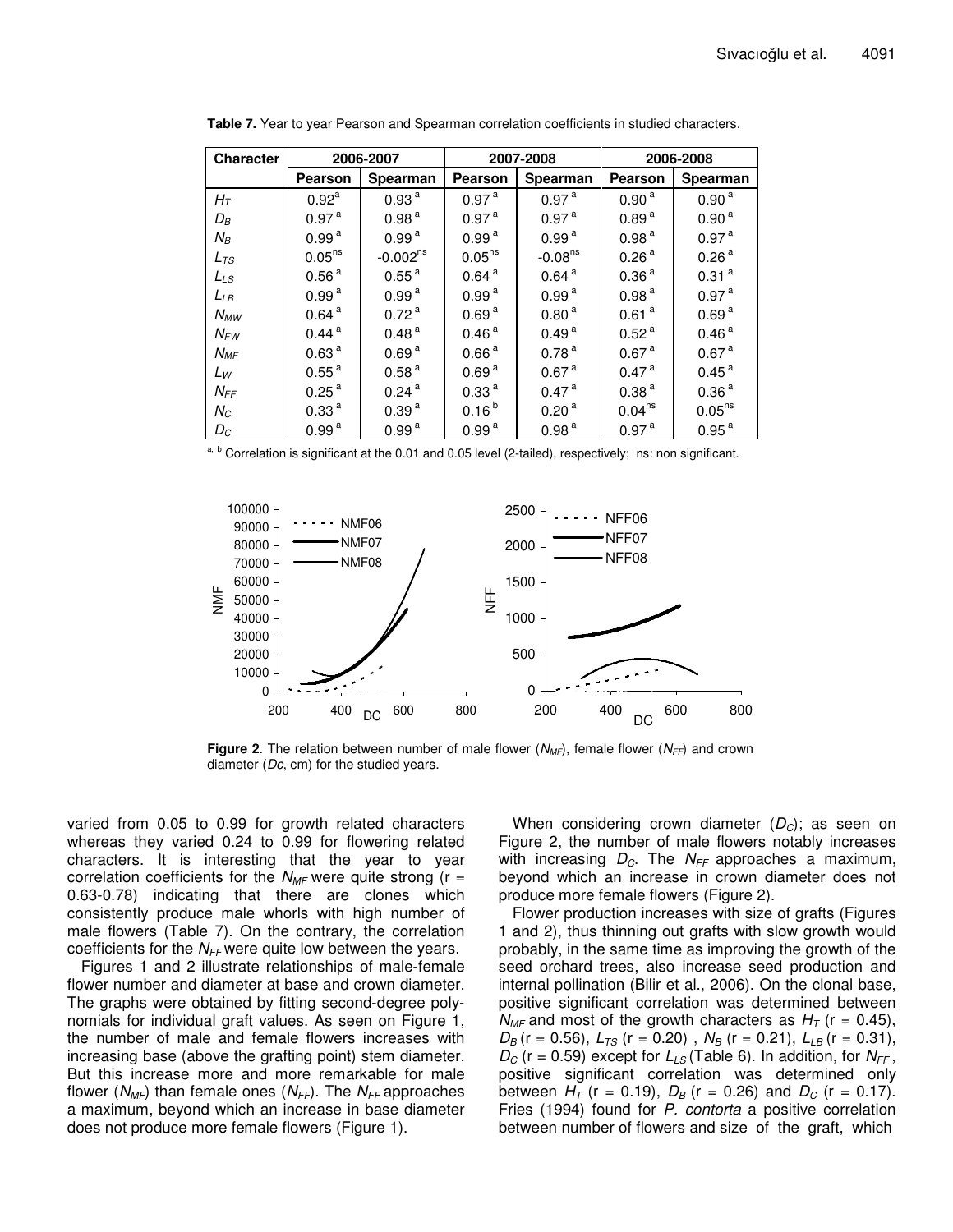was higher for male than female flowers.

In addition, in Scots pine seed orchard positive correlation among the flower numbers and length, diameter and volume of graft crowns was signified by Bhumibhamon (1978). Also, similar findings were reported in *P. abies* by Nikkanen and Ruotsalainen (2000). A tree can allocate its resources for vegetative growth or reproduction. A selection (intentional or unintentional) favoring reproduction could have a negative effect on growth in the forest. Negative genetic correlations between flowering and growth were reported in a natural forest of *P. taeda* by Schmidtling (1981) and in *P. sylvestris* by Nikkanen and Velling (1987), while low genetic correlations between height and flowering were reported in *P. contorta* by Hannerz et al. (2001) and in *P. abies* by Almqvist et al. (2001).

The number of strobili rises over time and the number of male strobili rises faster than the female. This was also reported by Bhumibhamon (1978). There are no significant correlations between *NMF* and *NFF* (Table 6). This is not in good accordance with other Scots pine studies (Jonsson et al., 1976; Bhumibhamon 1978; Burczyk and Chalupka, 1997; Bilir et al., 2002). The *NMF* and *NFF* values on Table 5 indicate that number of male flowers increases more than female ones. More male flowers will result in a higher genetic impact (e.g., father effect) of the seed orchard clones as polen parents and reduced impact of pollen parents outside the seed orchard, and thus increased genetic quality of the seeds. It may also raise the production of improved seeds if pollen is scarce for full pollination (Bilir et al., 2006).

The  $N_B$  has only low positive correlation with  $N_{MF}$  (r = 0.21) at the clonal base (Table 6). There are no significant correlation between  $N_B$  and  $N_{FF}$ . In accordance with this findings, Bilir et al. (2006) stated the number of branches has only a low positive or even negative correlation with the number of strobili in Scots pine seed orchards. Flowers are physically attached to branches and branch tips and therefore the amount of potential places should play an important role and that increases with the branch number. When top pruning a seed orchard, the apical dominance is broken. Cutting of tops and branches result in a decrease in strobili production for a couple of years, but the production of vegetative shoots increase, thus also the potential places for new strobili. Some years after the pruning, the number of strobili can exceed the number before pruning, and this despite the tree is smaller (Bilir et al., 2006). Also, for management reasons, it is economically advantageous to collect cones and seeds from small trees. Low cones which can be picked from the ground are cheaper to collect than if a lifting device has to be used (Lindgren et al., 2005). This is one reason pruning is an important tool for the seed orchard manager.

The high variation among / within the clones and heritability values estimated in this study, indicates opportunities of high selection intensity in the breeding programs for Scots pine. Also, the bigger variation within the clones

than among the clones confirms that the genotypes have responses against to heterogeneity of growing area in seed orchard. Therefore, attention must be paid to these traits when management of existed orchards or establishment of new seed orchards. Meanwhile, the periodical and comparative experiments in the same orchard, will support to the breeding perspectives of this species and this results will evaluate as a sample for the other species.

Meanwhile, heritability values of *NMW*,*NFW* and *NMF* were bigger than *NFF* in this study. This result show the possibility of increase of seed production and genetic gain by appending new genes to the breeding population from convenient main and sub breeding zones. Thus, the establisment of the seed orchards by using various origins should be discussed in the tree breeding strategies of Turkey.

## **REFERENCES**

- Almqvist C, Jansson G, Sonesson J (2001). Genotypic correlations between early cone-set and height growth in *Picea abies* clonal trials. Forest Genet. 8: 97-204
- Anonymous (2001). Working report of 2000 and working plan of 2001. The Research Directorate of Forest Tree Seeds and Tree Breeding publishers, Ankara, Turkey.
- Anonymous (2006). The forests of Turkey. General Directorate of Forestry publishers, Ankara, Turkey, p. 160.
- Bilir N (2002). Clonal repeatabilities for female and male flowering in seed orchards of pines in Turkey (poster presentation). In: Proceedings of IUFRO symposium on evolutionary genetics of forest trees, August 25-29. Zvolen Slovakia, p. 74
- Bilir N, Kang KS, Öztürk H (2002). Fertility variation and gene diversity in clonal seed orchards of *Pinus brutia*, *Pinus nigra* and *Pinus sylvestris* in Turkey. Silvae Genetica, 51(2/3): 112-115.
- Bilir N, Prescher F, Ayan S, Lindgren D (2006). Growth characters and number of strobili in clonal seed orchards of *Pinus sylvestris.* Euphytica, 152: 293-301.
- Bhumibhamon S (1978). Studies on Scots pine seed orchards in Finland with special emphasis on the genetic composition of the seed. Comm. Inst. For. Fenn. 94: 1-118.
- Boydak M (1977). Researches on the seed crop of Scots pine (*Pinus* silvestris L.) in Eskişehir-Çatacık forest region, İstanbul University, Faculty of Forestry Publications, No: 2325/230, p. 193
- Burczyk J, Chalupka W (1997). Flowering and cone production variability and its effect on parental balance in a Scots pine clonal seed orchard. Ann. Sci. For. 54: 129-144.
- Cengiz N (2003). Inventory of Supply and Demand of Seed for Turkey. B.18.0.AGM.0.04.02.781/81/443, p. 1.
- El-Kassaby YA (1991). Genetic variation within and among conifer populations: review and evaluation of methods. In: Hattemer HH, Fineschi S, Cannata F, Malvolti ME (eds). Proceedings of biochemical markers in the population genetics of forest trees. SPB Academic Publishing, The Hague, The Netherlands, pp. 61-76.
- Eriksson G, Jonsson A, Lindgren D (1973) Flowering in a clonal trial of *Picea abies* (Karst.). Stud. For. Suec. 110: 4-45.
- Fries A (1994) Development of flowering and the effect of pruning in a clonal seed orchard of lodgepole pine. Can. J. For. Res. 24: 71-76.
- Hannerz M, Aitken S, Ericsson T, Ying CC (2001). Inheritance of strobili production and genetic correlation with growth in lodgepole pine. For. Genet. 8: 323-329.
- Hedegart T (1976). Breeding systems, variation and geneticimprovement of teak (*Tectona grandis* Lf.). In: Burley J, Styles BT (eds). Tropical trees: variation, breeding and conservation linnean society symposium series 2. Academic Press, New York.
- Jonsson A, Ekberg I, Eriksson G (1976). Flowering in aseed orchard of Pinus sylvestris L. Swedish College of Forestry, Studia Forestalia